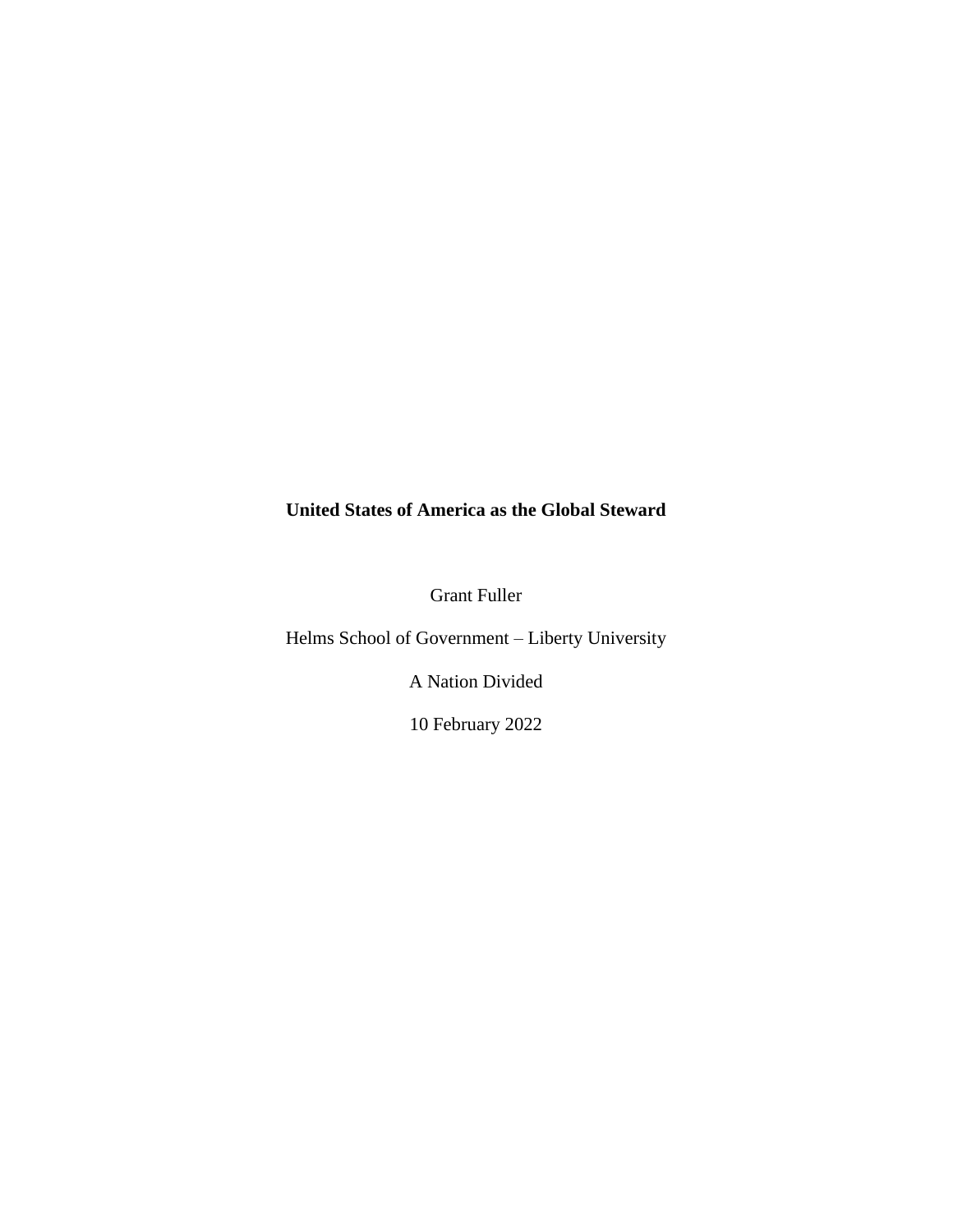## **Abstract**

The principle of subsidiarity states that local communities are best equipped to govern most of their affairs. In an increasingly connected world, this idea gets contested frequently. Since World War 2, the globe has experienced relative peace due to the US setting precedence. We see the US leadership in the world being challenged by players like China, which is doing so in a manner that prioritizes their people and goals. If the United States wants to stay relevant, then it must revisit trade policy, monetary policy, fiscal policy, and national security policy.

## **Introduction**

Maintaining the primacy of the United States will require the United States at the helm as the global steward, and a renewed stance on various actions. Globalism can produce positive outcomes; however, it must be governed with prudence. While the globe is connected through many agreements between a variety of parties, often one leader emerges. According to Jacoby, author of the book *Trump, trade, and the end of globalization*, "globalization can stay alive, but it could be under the stewardship of a new superpower"  $\frac{1}{1}$ . The most frequently suggested steward of the future world is China. Trusting China and the influence they wield can be disastrous. According to James Carafano, a leading expert in national security and foreign policy, the way China treats their own people should reflect how they will treat others  $2$ . In order to remain the global leader, the United States must adopt a strategy to counter Chinese influence, make sure to balance protectionist policies with global policies, and overall make decisions that keep the U.S. dollar and economy stable.

#### **Exigence on Threat of China**

On December 3, 2020, as a sort of last statement to the American people before leaving office during the transition to the Biden administration, John Ratcliffe, former United States Director of National Intelligence, stated China is national security threat number  $1<sup>3</sup>$ . This is substantiated by the fact that as Director of National Intelligence, Ratcliffe was entrusted with more intelligence than any other member of the government other than the president. Ratcliffe urgently states, "If I could communicate one thing to the American people from this unique vantage point, it is that the People's Republic of China poses the greatest threat to America today, and the greatest threat to democracy and freedom world-wide since World War 2"<sup>4</sup>. Ratcliffe in relation to China, states, "This is our once-in-a-generation challenge"<sup>5</sup>.

## **Exigence on Chinese Threat Domestically**

China operates domestically inside the United States. According to Former Secretary of State Mike Pompeo, China was conducting one of the largest spy-rings inside the United States, which led to the decision to order China to close its consulate in Houston, Texas during the Trump presidency <sup>6</sup>. According to Ratcliffe, "Three scientists were ousted in 2019 from MD Anderson Cancer Center in Houston over concerns about China's theft of cancer research<sup>7</sup>.

<sup>1</sup> David Jacoby, *Trump, Trade, and the End of Globalization* (Santa Barbara, California: Praeger, 2018), 80

<sup>2</sup> James Carafano, "Protecting the Homeland: U.S. National Defense in a New Age with Dr. James Carafano" (lecture at Liberty University, Lynchburg, VA, January 25, 2022).

<sup>3</sup> John Ratcliffe, "China is National Security Threat No. 1," *Wall Street Journal*, December 3, 2020

<sup>4</sup> Ratcliffe, "China is National Security Threat No. 1."

<sup>5</sup> Ibid

<sup>6</sup> Mike Pompeo, "Freedom Uncensored" (lecture at Liberty University, Lynchburg, VA, November 12, 2021). <sup>7</sup> Ratcliffe, "China is National Security Threat No. 1."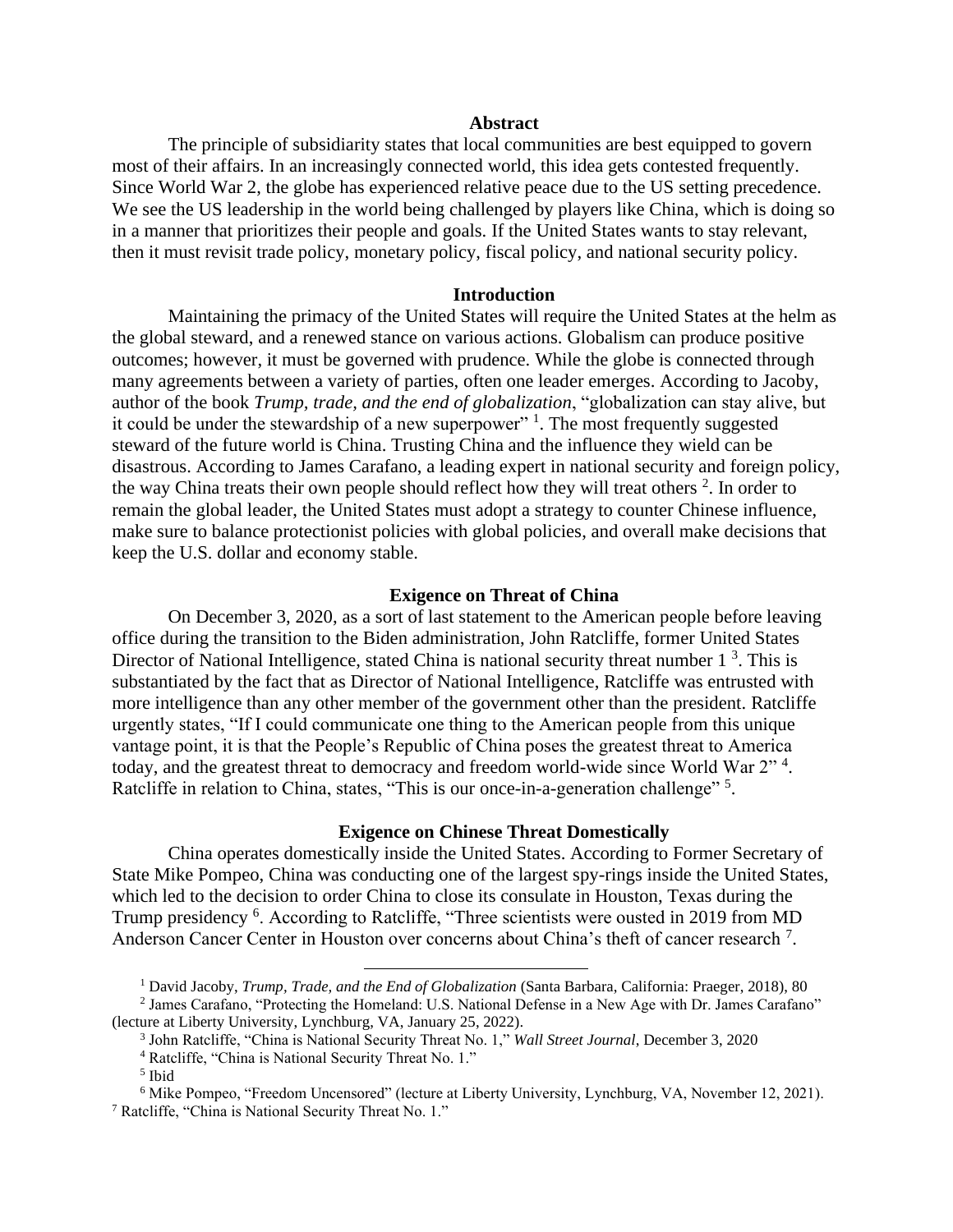China frequently steals research and development secrets, and as of December 3, 2020, the U.S. government estimated \$500 billion a year is lost because of China's intellectual property theft  $8$ . China frequently employs subject matter experts from all over the world to share, develop, and steal intellectual property for them. According to Ratcliffe, China was allegedly paying the head of Harvard's Chemistry Department \$50,000 a month to steal information <sup>9</sup>. All this theft is reflected in China's research and development (R&D) expenses. As of 2018, U.S. companies spent an average of 2.2% of company revenue on R&D, while the world average, including China, is  $2.5\%$  <sup>10</sup>. China simply piggybacks off the hard work of others, and therefore their average company, as of 2018, spent merely 0.8% of company revenues on R&D  $^{11}$ . The intellectual property theft China conducts is detrimental to the US economy, and lowers the integrity of US law by providing subject matter experts huge incentives to break the law.

Actions taken by China domestically besides espionage and theft include extortion. China is targeting members of Congress with six times the frequency of Russia, and 12 times the frequency of Iran <sup>12</sup>. We never hear about this, but we hear about Russian interference in the 2016 election. Chinese-owned firms in the U.S. conduct this kind of influence <sup>13</sup>. According to Ratcliffe, a representative of the Chinese firm will approach the plant's union leader and explain that the local member of Congress is taking a hardline position on legislation against Beijing and will instruct the union leader to urge the local member of Congress to change positions or the plant and all its jobs will be gone <sup>14</sup>. According to Ratcliffe, "Our intelligence shows that Beijing regularly directs this type of influence operation in the U.S. <sup>15</sup>. This not only threatens the integrity of the US political system, but also puts the wellbeing and livelihood of Americans in the hands of China.

China is aggressively asserting itself through the acquisition of U.S. based companies. This is alarming due to the access of influence it will give China. In reference to the year of 2012, a Wall Street Journal article states, "Last year, Chinese buyers agreed to spend \$11.57 billion in 49 deals to acquire U.S. companies or stakes in U.S. firms" <sup>16</sup>. The 2012 dollar volume was higher than the total from 2009 through 2011 combined <sup>17</sup>. The coupled economies of the U.S. and China, bring some benefits to Americans, however, it is becoming more clear that these benefits come with Chinese influence asserted.

For some reason, Chinese purchases of American companies do get approved by US government officials. An example of a Chinese business with a unionized workforce in the U.S., as referenced by Ratcliffe as being particularly prone to Chinese influence, is the 2013 purchase of Smithfield Foods by Shuanghui, China's largest meat processor <sup>18</sup>. The deal valued Smithfield at \$7.1 billion <sup>19</sup>. According to Senator Debbie Stabenow, this deal represented a 30% premium,

<sup>8</sup> Ibid

<sup>&</sup>lt;sup>9</sup> Ibid

<sup>10</sup> David Jacoby, *Trump, Trade, and the End of Globalization* (Santa Barbara, California: Praeger, 2018), 98 <sup>11</sup> Jacoby, *Trump, Trade, and the End of Globalization*, 98

<sup>&</sup>lt;sup>12</sup> Ratcliffe, "China is National Security Threat No. 1."

 $13$  Ibid

 $14$  Ibid

 $15$  Ibid

<sup>16</sup> Dana Mattioli, Dana Cimilluca, David Kesmodel, "China Makes Biggest U.S. Play," *Wall Street Journal*, May 30, 2013

<sup>17</sup> Dana Mattioli, Dana Cimilluca, David Kesmodel, "China Makes Biggest U.S. Play,"

 $18$  Ibid

<sup>19</sup> Dana Mattioli, Dana Cimilluca, David Kesmodel, "China Makes Biggest U.S. Play,"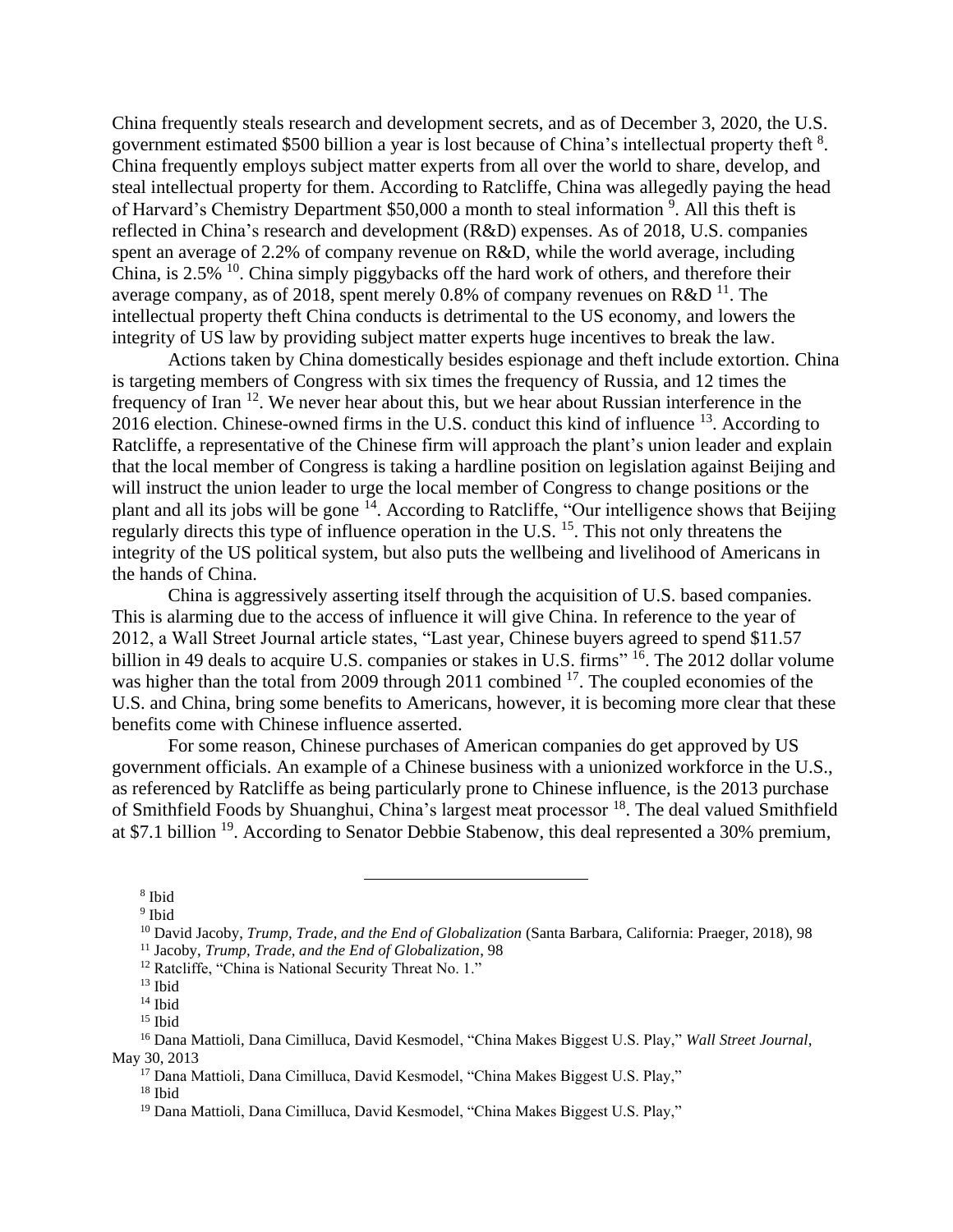and a 25% stake in the U.S. pork industry at the time of purchase <sup>20</sup>. Shuanghui made the purchase with a loan approved in a single day for \$4 billion from the Bank of China (PBS, 2014). According to Nathan Halverson of the Center for Investigative Reporting, the United States Treasury Department approved the deal through a special committee, that meets behind closed doors, with the final report on the matter classified  $2<sup>1</sup>$ . Given that the details of the deal are not publicly available, there has been debate around the Chinese government's direct involvement in the deal. However, according to Daniel Slane, a congressional advisor who received classified China briefings from the CIA, the Chinese government instructed their domestic companies to acquire companies in the same industries  $22$ . This idea is elaborated on by Nathan Halverson, by stating that the Chinese government issued a five-year plan directing food companies to obtain more meat for their production lines by purchasing oversees businesses  $^{23}$ . China had many incentives for the purchase, and some included coveted technology. According to Chen et al., faculty from the University of Virginia school of business, concern was raised by U.S. politicians about the deal  $24$ . Chen et al., state how, "China needed Smithfield's technology to improve its patchy record on food safety, and ShuangHui could take the technology to China and increase domestic production"  $2^5$ . This is turn would reduce the need to import U.S. pork  $2^6$ . Given these assertions, and the fact that the Bank of China approved the loan without delay, the idea of Chinese government involvement in the Smithfield acquisition is likely. This is an example of China working to vertically integrate its supply chain, become less reliant on foreign suppliers, and exercising protectionism.

Another recent example of Chinese influence on U.S. firms is BlackRock, which is often regarded as one of the largest asset management companies. According to Wei et al. from the Wall Street Journal, "BlackRock was influential in some controversial initiatives championed by Chinese leadership" <sup>27</sup>. MSCI Inc., a leading American investment decision company was considering whether to include some Chinese shares in its indices. Institutional investors were initially apprehensive for various, valid reasons. However, the Chinese government, along with BlackRock lobbied heavily for the inclusion <sup>28</sup>. MSCI initially took consideration seriously. However, China exercised leverage. According to Mike Bird, author from the Wall Street Journal, "China's two national stock exchanges also threatened to withdraw MSCI's access to market pricing data, which the company provided to its customers all over the world" <sup>29</sup>. China's influence was effective. Shortly after the threat, in June 2017, MSCI decided to include more than 200 domestic Chinese stocks in the emerging-markets index <sup>30</sup>. Mike Bird reflects the sentiment of Chinese influence by stating how there are questions over the independence of

 $20$  PBS NewsHour, "Who's behind the Chinese takeover of the world's biggest pork producer?" September 12, 2014, https://www.pbs.org/newshour/show/whos-behind-chinese-takeover-worlds-biggest-pork-producer.

<sup>&</sup>lt;sup>21</sup> PBS NewsHour, "Who's behind the Chinese takeover of the world's biggest pork producer?"

<sup>22</sup> Ibid

 $^{23}$  Ibid

<sup>&</sup>lt;sup>24</sup> Ming-Jer Chen et al., "The Smithfield Acquisition: Shuanghui Buys the Whole Hog," UVA Darden, August 13, 2019, https://ideas.darden.virginia.edu/the-smithfield-acquisition.

<sup>&</sup>lt;sup>25</sup> Ming-Jer Chen et al., "The Smithfield Acquisition: Shuanghui Buys the Whole Hog."

 $26$  Ibid

<sup>27</sup> Wei et al., "China Has One Powerful Friend Left in the U.S.: Wall Street," *Wall Street Journal*, December 2, 2020.

<sup>28</sup> Wei et al., "China Has One Powerful Friend Left."

<sup>29</sup> Mike Bird, "How China Pressured MSCI to Add Its Market to Major Benchmark," *Wall Street Journal*, February 3, 2019.

<sup>30</sup> Mike Bird, "How China Pressured MSCI."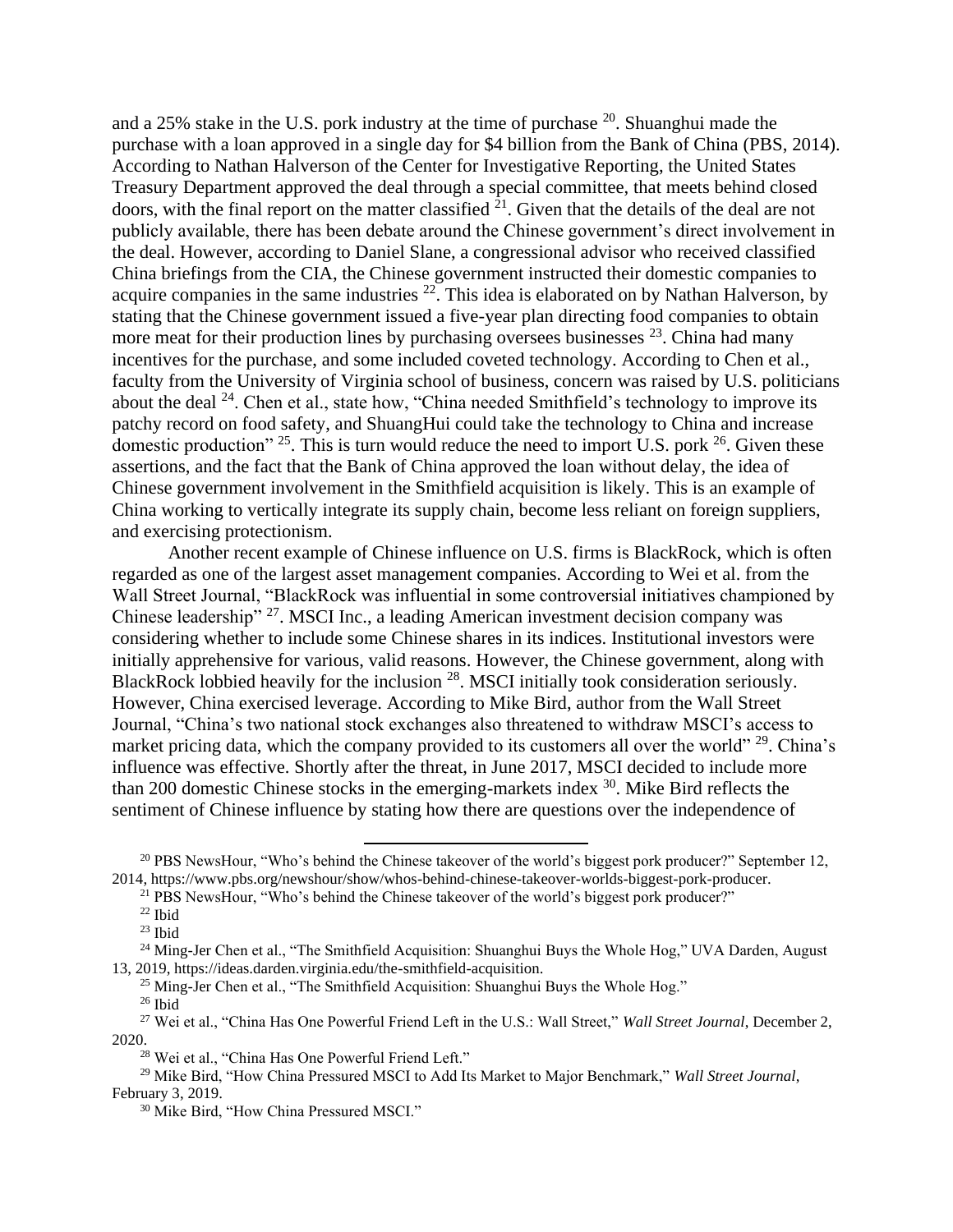MSCI<sup>31</sup>. MSCI's power of its indices is huge given the phenomenon of passive investing  $32$ . Most investors utilize index funds, and MSCI drives the decision making of these index funds and therefore investors. This move to include Chinese stocks in its indices likely will continue to bring a lot of equity to Chinese firms. This is yet another type of influence that can be wielded by the aggregate force of Chinese entities.

Free markets will continue to take advantage of China as long as it is beneficial. For U.S. companies the incentive to work with China is extremely present, and this needs to be addressed. According to Chen et al., after the Smithfield acquisition, ShuangHui kept their promises by increasing capital spending at Smithfield by 24%, paying down Smithfield's debt, gaining a superior credit rating from Moody's, and overall led to 1,000 more jobs added in Virginia post acquisition <sup>33</sup>. As for American competitors in the pork industry, according to Daniel Slane, they are effectively competing not with a Chinese company, but the Chinese government  $34$ . There are many examples of the benefits that come with tapping the Chinese markets. Another example is the American technology company Qualcomm. According to their most recent 10-K filing, "We derive a significant portion of our revenues from Chinese OEMs, and from non-Chinese OEMs that utilize our integrated circuit products in their devices and sell those devices into China, which has the largest number of smartphone users in the world. We also source certain critical integrated circuit products from suppliers in China" 35. The markets in China are large, and especially for crucial industries like technology. This is also an example of US supply chains that are dependent on Chinese manufacturing.

One specific and concerning industry China has focused on is American farming. Senator Debbie Stabenow, head of the Senate Agriculture Committee states, "food is a strategic resource that should be as important to the U.S. government as oil  $36$ . According to Ryan McCrimmon from Politico, "The push to drain China's influence from the U.S. economy has reached America's farm country, as congressional lawmakers from both parties are looking at measures to crack down on foreign purchases of prime agricultural real estate" 37. America's food supply is increasingly being outsourced, not necessarily outside the U.S., but simply by pushing the burden to others. In 1900, nearly 40% of the U.S. population lived on farms, by 2000 that percentage dropped to less than 2% <sup>38</sup>. "Scholars have documented increasing ownership of land by financial investors, such as farmland investment firms and farmer/investor hybrid models, who are motivated by the prospect of capital gains from rising land prices and the steady income provided through leases" <sup>39</sup>. The small amount of people with this remaining burden to take care of such a vital resource need to be protected, and need to be free of Chinese influence. Of course, there is opposition, or at least concern over the idea of restricting Chinese owned farmland.

<sup>34</sup> PBS NewsHour, "Who's behind the Chinese takeover of the world's biggest pork producer?" <sup>35</sup> Securities and Exchange Commission, "10-K," November 3, 2021, https://www.sec.gov/cgi-

bin/viewer?action=view&cik=804328&accession\_number=0001728949-21-000076&xbrl\_type=v. <sup>36</sup> PBS NewsHour, "Who's behind the Chinese takeover of the world's biggest pork producer?"

<sup>37</sup> Ryan McCrimmon, "China is buying up American farms. Washington wants to crack down," Politico, July

19, 2021, https://www.politico.com/news/2021/07/19/china-buying-us-farms-foreign-purchase-499893.

<sup>31</sup> Ibid

<sup>32</sup> Ibid

<sup>&</sup>lt;sup>33</sup> Ming-Jer Chen et al., "The Smithfield Acquisition: Shuanghui Buys the Whole Hog," UVA Darden, August 13, 2019, https://ideas.darden.virginia.edu/the-smithfield-acquisition.

<sup>38</sup> Megan Horst, "Changes in Farmland Ownership in Oregon, USA," *Land 8*, no. 3 (2019)

<sup>39</sup> Horst, "Changes."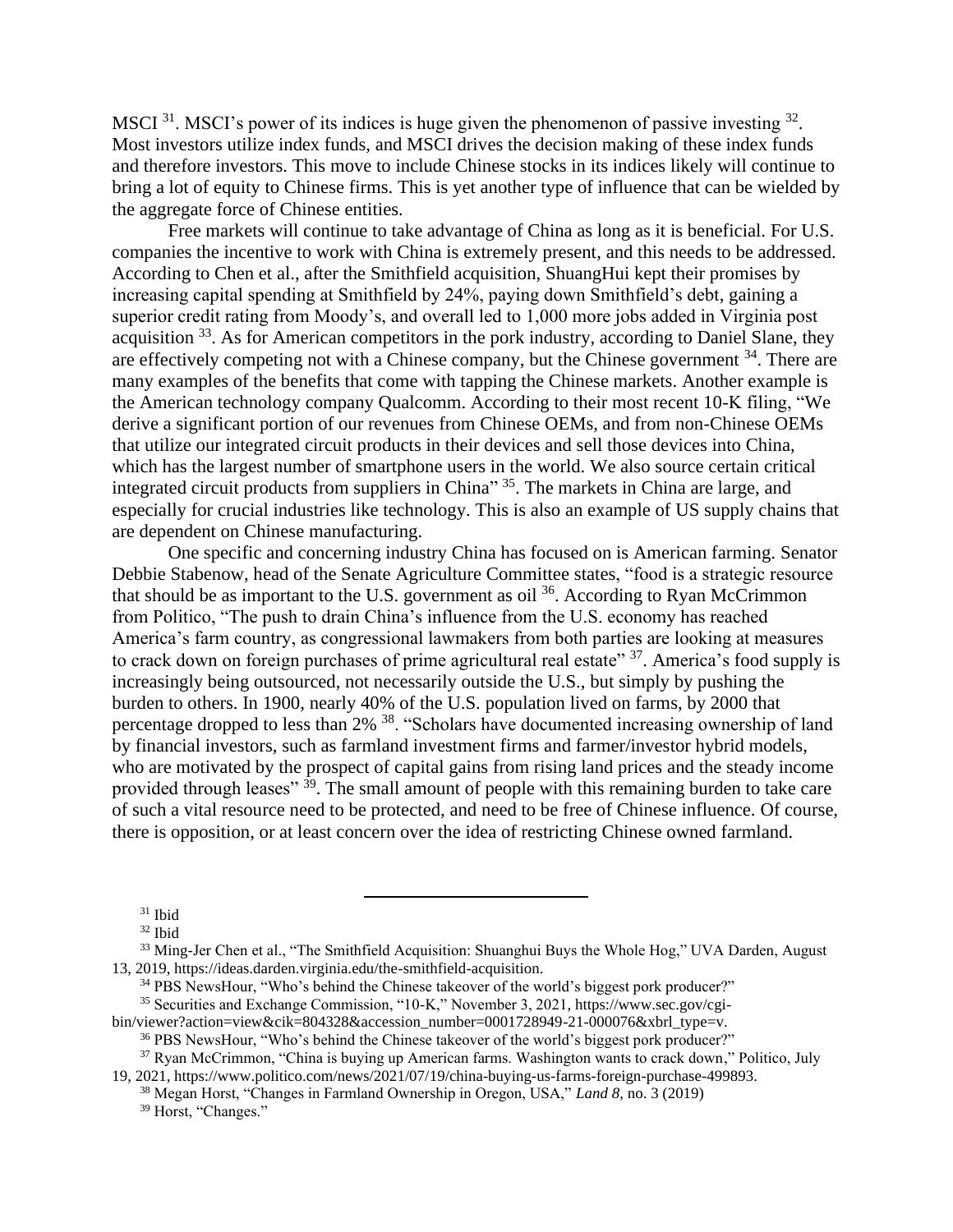Representative Grace Meng (D-N.Y.) makes the point that if we restrict Chinese buyers, we must restrict all foreign buyers to not perpetuate anti-Asian hate  $40$ .

## **Policy Recommendation**

Chinese foreign direct investment in the United States should be either entirely eliminated, or put under intense scrutiny prior to being undertaken. There is no reason the United States should be worried about Chinese influence when government officials can cease foreign direct investments from China. While clandestine influence will most likely still occur, the US must stop what it can. While Chinese business can prove to be very lucrative for US partners, the US needs to develop more protectionist policies to help these businesses so they don't get so enticed by foreign money. While some may argue that protectionist policies may increase consumer prices, American patriots should be proud to support a domestic business and at the end of the day don't need the vastness of material items Chinese manufacturing provides at such a low price. Also, if domestic manufacturing doesn't pick up, in the event of an international conflict with China, consumers won't have the option to buy cheaper, they will just have no options all together.

## **China has Conquered Protectionist Globalism**

China doesn't allow foreign influence on its economy the way the U.S. does, and they value protectionism. According to an online dictionary, protectionism is, "the theory, practice, or system of fostering or developing domestic industries by protecting them from foreign competition through duties or quotas imposed on importations"<sup>41</sup>. According to William Burns, a career diplomat and the Director of the CIA under President Biden, China has enjoyed a protectionist trade advantage long after their "developing country" rationale failed <sup>42</sup>. In a Wall Street Journal article, Lester Ross, a Beijing-based lawyer at WilmerHale who advises American firms operating in China, states, "China shows no intention of letting foreign competitors dominate even though it is letting more firms in <sup>43</sup>. According to Belke and Gros, authors from the *Journal of Economics and Finance*, one of the reasons of the recent global slowdown of trade is that China is more vertically integrated <sup>44</sup>. According to Liss, "withing the last five years, US business associations have become aghast at China's increased reliance on industrial policy while closing their domestic markets to foreigners" <sup>45</sup>. China is producing more components of its supply chain domestically, while they continue to be the world's largest exporter.

# **The United States Needs to Engage in Protectionist Globalism**

For national security reasons, the United States needs to become more self-reliant. When discussing supply chain, Dawn Meyerriecks former CIA Deputy Director for Science and Technology states, "we, we, for various reasons, let our capabilities move offshore, perhaps to

<sup>40</sup> McCrimmon, "China is buying up American Farms."

<sup>41</sup> "Protectionism," Dictionary.com, n.d., https://www.dictionary.com/browse/protectionism.

<sup>42</sup> William Burns, *The Back Channel* (New York: Penguin Random House LLC, 2019), 397.

<sup>43</sup> Wei et al., "China Has One Powerful Friend Left."

<sup>44</sup> Ansgar Belke and Danielle Gros, "The slowdown in trade: End of the "globalisation hype" and a return to normal?" *Journal of Economics and Finance 45*, no. 2 (2021): 226.

<sup>45</sup> Jesse Liss, "Globalization as ideology: China's effects on organizational advocacy and relations among US trade policy stakeholder groups," *Review of International Political Economy 28*, no. 4 (2020) [https://doi.org/10.1080/09692290.2020.1755716.](https://doi.org/10.1080/09692290.2020.1755716)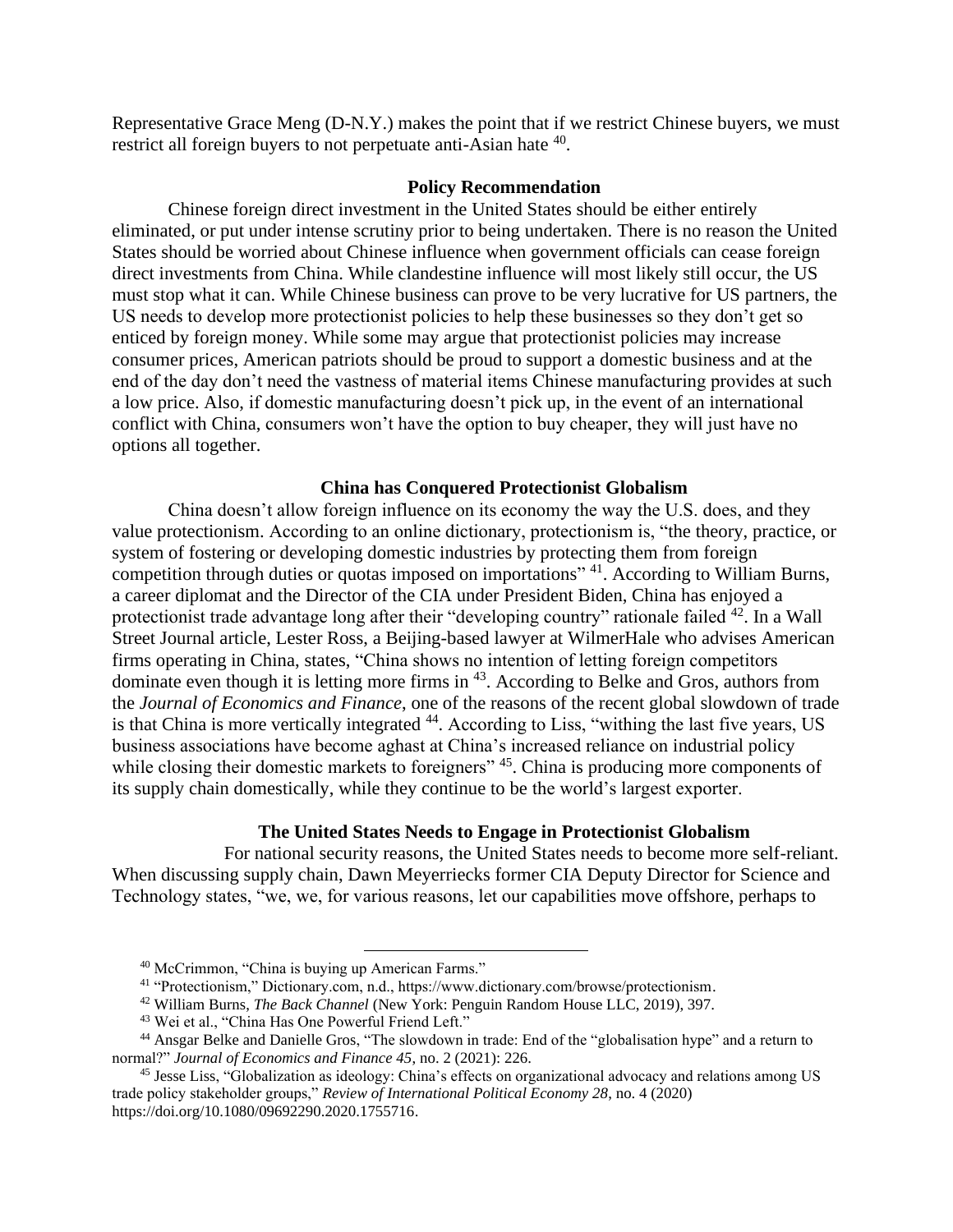places we can't rely on, if push comes to shove, and perhaps that wasn't the best strategy" <sup>46</sup>. Many staple American goods are manufactured in China. The United States isn't just dependent on China for finished goods, but raw materials for production such as important minerals. "The United States is now heavily dependent on foreign resources (many of which come from China) for its manufacturing industries<sup>", 47</sup>. Besides trade wars, and national security concerns, China is becoming less of a source for these materials anyway due to the fact they are consuming increasing proportions of their own minerals they produce  $48$ . According to Yanzhong Huang, author from the Council on Foreign Relations, "80 percent of the active pharmaceutical ingredients (APIs) used to make drugs in the United States are said to come from China and other countries like India" <sup>49</sup>. Yanzhong went on to explain how China curbed, "its exports of raw materials for vitamins and antibiotics as a countermeasure in the trade war with the United States"<sup>50</sup>. "The dependence of a country's economy on the international markets may become a liability in the situation of an intensive conflict or a war of aggression like the one waged against Ukraine by Russia since 2014" <sup>51</sup>.

The advocacy for protectionist globalism is not a new idea. "Alexander Hamilton was the first US Treasury Secretary and he was not a proponent of free trade, rather, he advocated for strategic trade and industrial policy to develop globally competitive US industries" <sup>52</sup>. The US-China Business Council (USCBC) and Coalition for a Prosperous America (CPA) generally oppose each other in trade policy, as the USCBC represents hundreds of US multinational corporations operating in China, and the CPA represents domestic manufacturers. Increasingly, despite their seemingly incongruent parties, the CPA and USCBC alike, have been advocating for Alexander Hamilton policy on trade with China <sup>53</sup>. Parties in the US are calling for an industrial strategy with American characteristics, and even to include public investments <sup>54</sup>.

In relation to foreign policy and diplomacy, globalism provides opportunities for nonviolent de-escalation, and incentive to work together. The more economies are intertwined, the more leverage can be exercised through non-violent measures. Therefore, it is important that the United States, to a certain degree, remain engaged in foreign economic affairs. According to Talley and Forest, authors from the Wall Street Journal, "Past U.S. efforts to wage economic warcraft have produced mixed results" <sup>55</sup>. It has been noted that specifically Iran and North Korea overtime have adjusted to economic embargoes imposed due to their nuclear weapons programs <sup>56</sup>. One of Porter's 5 Forces is the bargaining power of buyers, and the US is the world's largest buyer, therefore offering the US international power. In relation to the 2008

<sup>48</sup> Gulley, "China, the United States"

<sup>49</sup> Yanzhong Huang, "U.S. Dependence on Pharmaceutical Products From China," Council on Foreign Relations, August 14, 2019, https://www.cfr.org/blog/us-dependence-pharmaceutical-products-china.

<sup>50</sup> Huang, "U.S. Dependence."

<sup>51</sup> Anton Oleinik, "Open Economy or Protectionism: Ukraine's Dilemma," *Montenegrin Journal of Economics 14*, no. 3 (2018): 115.

<sup>52</sup> Jesse Liss, "Globalization"

<sup>53</sup> Ibid

<sup>54</sup> Ibid

<sup>46</sup> Dawn Meyerriecks, interview by Intelligence Matters podcast, January 26, 2022

<sup>47</sup> Andrew L. Gulley, Nedal T. Nassar, & Sean Xun, "China, the United States, and competition for resources that enable emerging technologies," *Proceedings of the National Academy of Sciences 115*, no. 16 (2018) [https://doi.org/10.1073/pnas.1717152115.](https://doi.org/10.1073/pnas.1717152115)

<sup>55</sup> Ian Talley & Brett Forrest, "Biden's Sanctions Plan Targets Russian Banks, Companies and Imports if Ukraine Is Attacked" *Wall Street Journal*, January 28, 2022.

<sup>56</sup> Talley & Forrest, "Biden's Sanctions."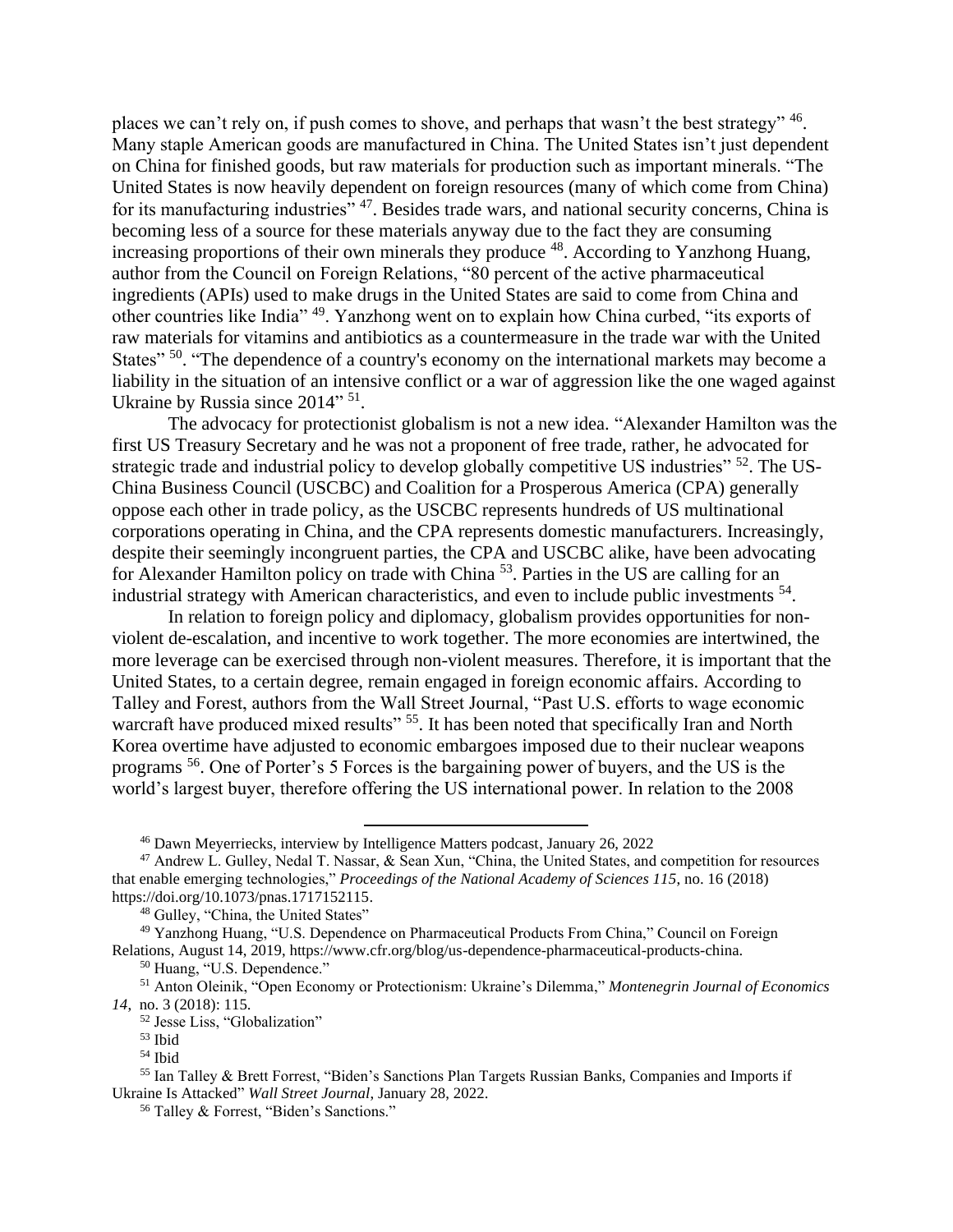financial crisis, "As a result of US imports declining, many economies have slipped into recession, which has further affected China's exports" <sup>57</sup>. This is empirical evidence of the power US buyers have on international markets.

China has realized that it needs to internationalize its currency to achieve their goals. The US has dominated in internationalizing its currency. According to the Mercator Institute for China Studies, a leading European think tank on China, "The US dollar and the euro are massively dominant in global commerce, accounting in 2019 for more than three quarters of all global transactions, of which 42.5 percent were cleared in dollars and 36.2 percent in euros <sup>58</sup>. Part of China's strategy to extend the reach and use of its currency is to digitize it. One of the goals this will help achieve is to sanction proof itself from the US. According to Karnfelt, "Fearing that US financial sanctions against its banks and restrictions on access to the SWIFT global payments system are no longer unthinkable, Beijing is accelerating its efforts to internationalize its currency" <sup>59</sup>. At the 2022 Winter Olympics, China has been piloting their digital currency. Even though Visa is supposed to be the sole payment service, according to a Wall Street Journal article, the digital currency is legal tender and therefore doesn't violate any terms on the Visa sponsorship  $^{60}$ . This is proof that the digital currency can move to subordinate established, traditional American payment methods.

## **Policy Recommendation**

One strategy is to enhance our partnership with Mexico. This will counter China's power in exports therefore resulting in direct competition with China. In theory this will bring China to a closer state of negotiation. This strategy also builds upon strengths of globalism by working with international partners. According to Wordliczek, author of a scholarly, peer-reviewed journal article, competition between China and Mexico as economic partners is a favorable situation <sup>61</sup>. According to the United States Census Bureau, year to date November 2021 exports to Mexico were \$252.7 billion and merely \$137.7 billion to China  $^{62}$ . On that same note, imports from Mexico were \$351.5 billion, while imports from China were a staggering \$456.8 billion  $^{63}$ . The United States has much more balanced trade levels with Mexico, and therefore that is a relationship the U.S. should build on. Interestingly, purchasing power parity in China is so high partly due to inexpensive labor costs, however, "for several years, labor costs in China have been increasing and in some sectors are already higher than in Mexico" <sup>64</sup>. A large reason for trade with China is the inexpensive labor, however it appears that labor may be less expensive in Mexico now. Mexico provides many opportunities as a strategic trading partner and some include, low transportation costs, common non-economic goals, historical experience, and a

<sup>57</sup> Qiangbing Chen, "Why China Should Invest Its Foreign Exchange Reserves in the Major US Banks," *China & World Economy 17*, no. 4 (2009)<https://doi.org/10.1111/j.1749-124X.2009.01155.x>

<sup>&</sup>lt;sup>58</sup> Maximilian Karnfelt, "The digital Yuan will only lend a minor boost to internationalization of the currency," Mercator Institute for China Studies, November 16, 2020, https://merics.org/en/short-analysis/digital-yuan-willonly-lend-minor-boost-internationalization-currency.

<sup>59</sup> Karnfelt, "The digital Yuan."

<sup>60</sup> Jing Yang & AnnaMaria Andriotis, "At the Winter Olympics, Beijing's Digital Yuan Push Puts Visa in a Bind" *Wall Street Journal*, February 9, 2022.

<sup>61</sup> Rafal Wordliczek, "North American Free Trade Agreement," *Politeja 18*, no. 5 (2021) [https://doi.org/10.12797/Politeja.18.2021.74.18.](https://doi.org/10.12797/Politeja.18.2021.74.18)

<sup>&</sup>lt;sup>62</sup> "Top Trading Partners -November 2021," U.S. Census Bureau, [https://www.census.gov/foreign](https://www.census.gov/foreign-trade/statistics/highlights/top/top2111yr.html)[trade/statistics/highlights/top/top2111yr.html.](https://www.census.gov/foreign-trade/statistics/highlights/top/top2111yr.html) 

<sup>63</sup> "Top Trading Partners."

<sup>64</sup> Wordliczek, "North American"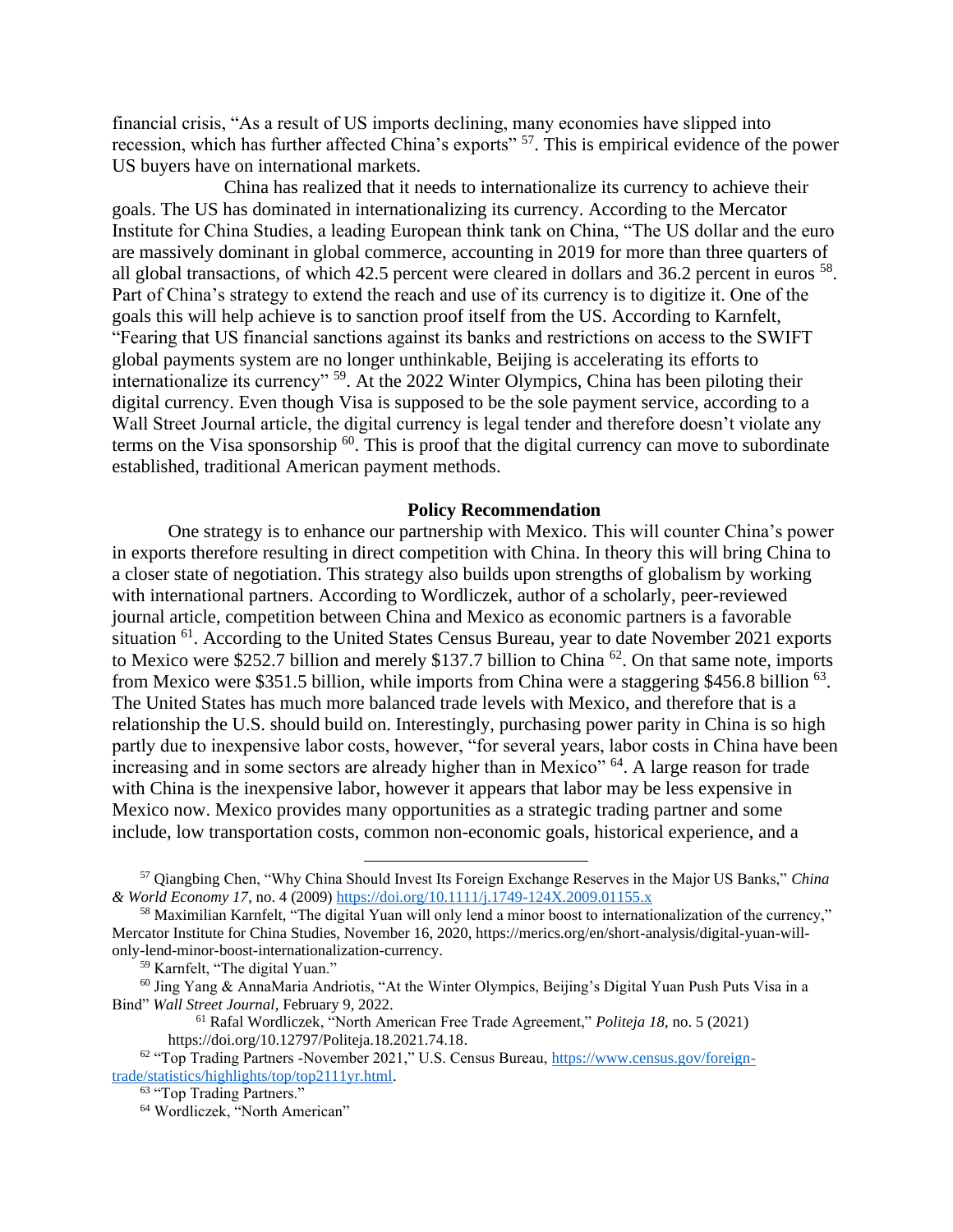multi-million Mexican minority living and working in the United States <sup>65</sup>. Relations with Mexico are vital for national security and economics. Ever since the Zimmermann Telegram, it is clear how important local geographic partners are. In this case, our close geographic partner to the south can even help us displace rivals that are geographically distant.

## **The USD and US Economy**

The US dollar is a major reserve currency, and is utilized as tools for foreign policy in various forms such as sanctions, aid packages, the funding of defense, and more. Subordinating dollar primacy will unravel world markets, and belittle our tools of foreign policy. It is imperative we preserve it. According to Georgi Kantchev, author from the Wall Street Journal, in an effort to sanction-proof itself, "To an extent, Russia has weaned itself off the dollar and reduced the share of its debt held by foreign investors" <sup>66</sup>. Russia's government has maintained a conservative fiscal stance and kept its government debt under 20% of GDP as of the end of January 2022<sup>67</sup>. Having global markets that demand the dollar is a foreign policy asset. America's adversaries are aware, and are attempting to circumvent it.

The economy of a country is its biggest military asset. Historically, the United States has never fought in a war with a country with a comparable gross domestic product (GDP). According to Richard Cooper, research assistant from Harvard University, the Soviet Union's strongest economy during the Cold War measured at 44 percent of US GDP <sup>68</sup>. According to the World Bank, 2020 GDP for the US was about \$20.9 trillion and China's GDP was about \$14.7 trillion when compared at the current official exchange rate  $^{69}$ . However, when valued at purchasing power parity (PPP), China's GDP in 2020 was about \$24.3 trillion at current international dollars  $^{70}$ . According to the CIA World Factbook, in China's situation, GDP at PPP provides the best measure for comparison across countries  $^{71}$ . Pricing China's output at prices prevailing in the US shows that they are producing more goods and services than the US and that their currency has stronger purchasing power within their country. If inflation is not kept at a manageable average of 2% annual growth, it will strain our economy and make us less competitive as a country.

According to Jacoby, U.S. goods and services cost at least 20% to 23% more than those of its international competitors. "The largest problems that are driving U.S. companies' costs up compared to international competitors are high healthcare costs, high corporate tax rates, and excessive regulatory compliance costs" <sup>72</sup>. "Until the tax reform of late 2017, the U.S. corporate tax rate, at 40%, including both federal and state taxes, was the highest of 171 countries in the world according to a study by KPMG" <sup>73</sup>. According to PwC, a Big Four accounting firm, Sweden has no local or municipal income taxes on Swedish corporations, and their corporate tax

<sup>65</sup> Ibid

<sup>66</sup> Georgi Kantchev, "Russia's Attempts to Sanction-Proof Its Economy Have Exposed a Weak Spot" *Wall Street Journal*, January 26, 2022..

<sup>67</sup> Kantchev, "Russia's Attempts."

<sup>68</sup> Richard N. Cooper, "Economic Aspects of the Cold War, 1962-1975," Harvard Library, February 2008, https://dash.harvard.edu/bitstream/handle/1/3677060/Cooper\_EconomicAspects.pdf.

<sup>69</sup> World Bank, https://data.worldbank.org/indicator/ny.gdp.mktp.pp.cd.

<sup>70</sup> World Bank

<sup>71</sup> CIA, "World Factbook," https://www.cia.gov/the-world-factbook/countries/china/#economy.

<sup>72</sup> David Jacoby, *Trump, Trade, and the End of Globalization* (Santa Barbara, California: Praeger, 2018), 39

<sup>73</sup> Jacoby, *Trump, Trade, and the End of Globalization*, 43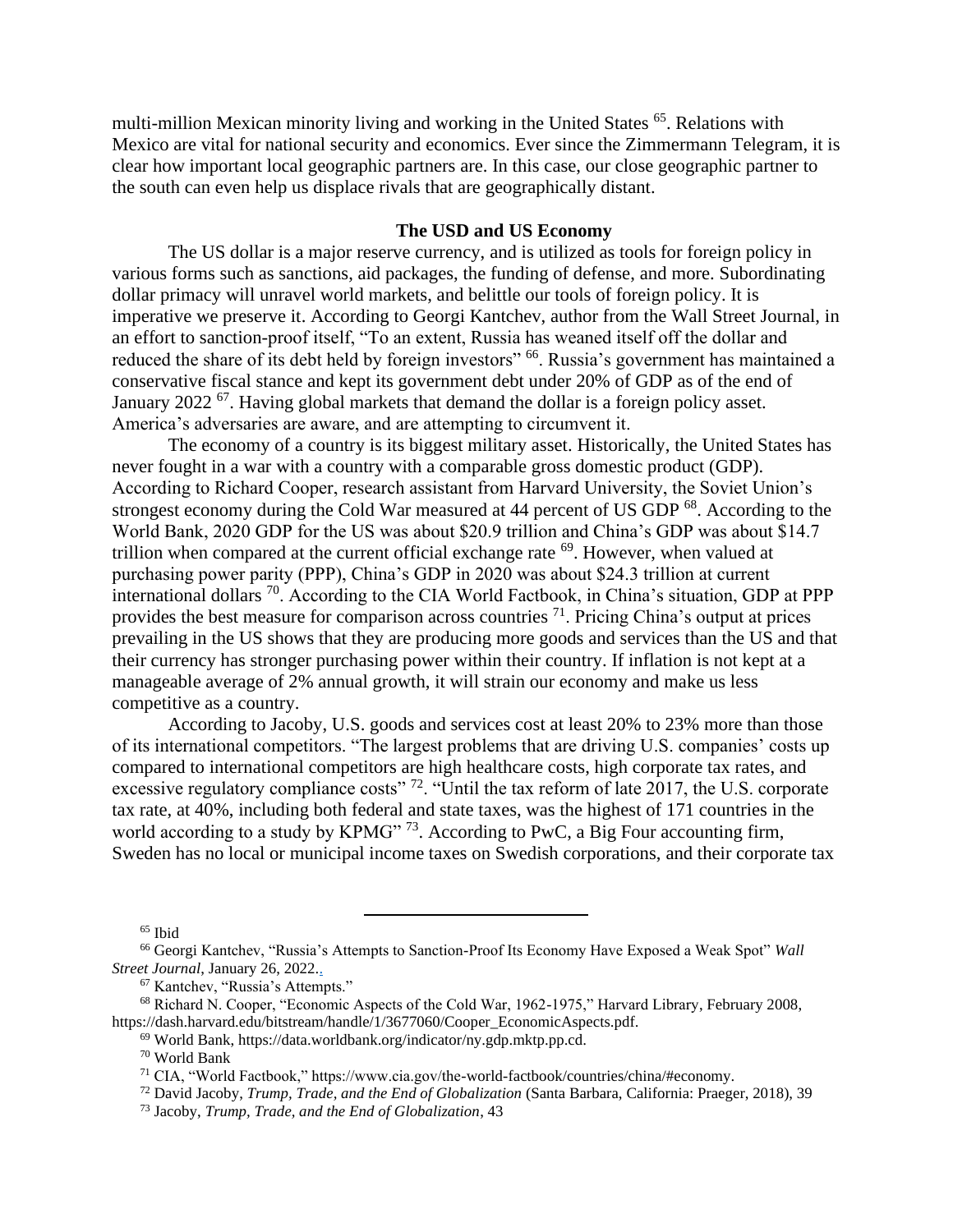rate is a flat 20.6% <sup>74</sup>. "The United States spent 17.1% of its GDP on healthcare, compared to 6.7% for the average of all other countries in the world (excluding the United States)<sup> $\frac{1}{2}$ </sup>. The U.S. spends \$8,200 per person per year on healthcare, while Nordic countries spend only \$3,800 to \$5,400 per person  $^{76}$ . Therefore, a country that is known for its welfare state such as Sweden, has lower taxes and spends less on healthcare than the United States.

## **Policy Recommendation**

To prevent the USD from losing its purchasing power, and in tandem the US economy losing its might, a policy recommendation is to place a limit on the amount of federal debt that the Federal Reserve can finance. This limit can be defined as an overall percentage of federal debt. If Congress doesn't have such an obliging lender at its disposal, it won't be able to spend at levels that outpace our GDP. Our economy services this debt, and especially in environments when interest rates are rising, having debt that is larger than GDP can be catastrophic. According to Alan Reynolds and Steve Stein, authors from the American Institute for Economic Research, federal debt rose to 125.5% of GDP in 2021, compared to 61.6% of GDP in 2007<sup>77</sup>. Restraining the Federal Reserve would manage this. During the 2008 financial crisis, a private financial market, even one as large as that of the US, could not inject enough funds into the banking system fast enough to save it  $^{78}$ . Having our economy rely on continued money creation on behalf of the Federal Reserve is dangerous. Traditional credit markets create money that is directly assigned to a good or service. However, the Federal Reserve is habitually creating money that is assigned to debt. This is not good for inflation or for the stroke of power the US economy wields. It is important the United States looks at its debt.

# **Conclusion**

For decades, due to military might displayed in past wars, and the establishment of the USD as the world reserve currency, the US has been able to rely mainly on diplomacy to exercise its interests. That is a privilege. The US needs to control its debt, because if future borrowers can't be located, all the exported dollars around the world will flock home and there will be hyperinflation. The US needs to develop policy to develop a vertical supply chain, while keeping other countries reliant on the US for financial and supply chain transactions. Lastly, exigence about China's capabilities and threats needs to be established. Nancy Pearcey sums up the balance between America first and international relations Biblically by stating, "The balance of unity and diversity in the Trinity gives a model for human social life, because it implies that both individuality and relationship exist within the Godhead itself"  $^{79}$ 

<sup>74</sup> PwC, "Taxes on Corporate Income," https://taxsummaries.pwc.com/sweden/corporate/taxes-on-corporateincome.

<sup>75</sup> David Jacoby, *Trump, Trade, and the End of Globalization* (Santa Barbara, California: Praeger, 2018), 39

<sup>76</sup> Jacoby, *Trump, Trade, and the End of Globalization*, 40

<sup>77</sup> Alan Reynolds & Steve Stein, "A Smarter Debt Limit Bill," Cato Institute, December 3, 2021, https://www.cato.org/commentary/smarter-debt-limit-bill#.

<sup>78</sup> Qiangbing Chen, "Why China Should Invest Its Foreign Exchange Reserves in the Major US Banks," *China & World Economy 17*, no. 4 (2009) [https://doi.org/10.1111/j.1749-124X.2009.01155.x.](https://doi.org/10.1111/j.1749-124X.2009.01155.x)

<sup>79</sup> Nancy Pearcey, *Total Truth* (Wheaton, Illinois: Crossway, 2004), 132.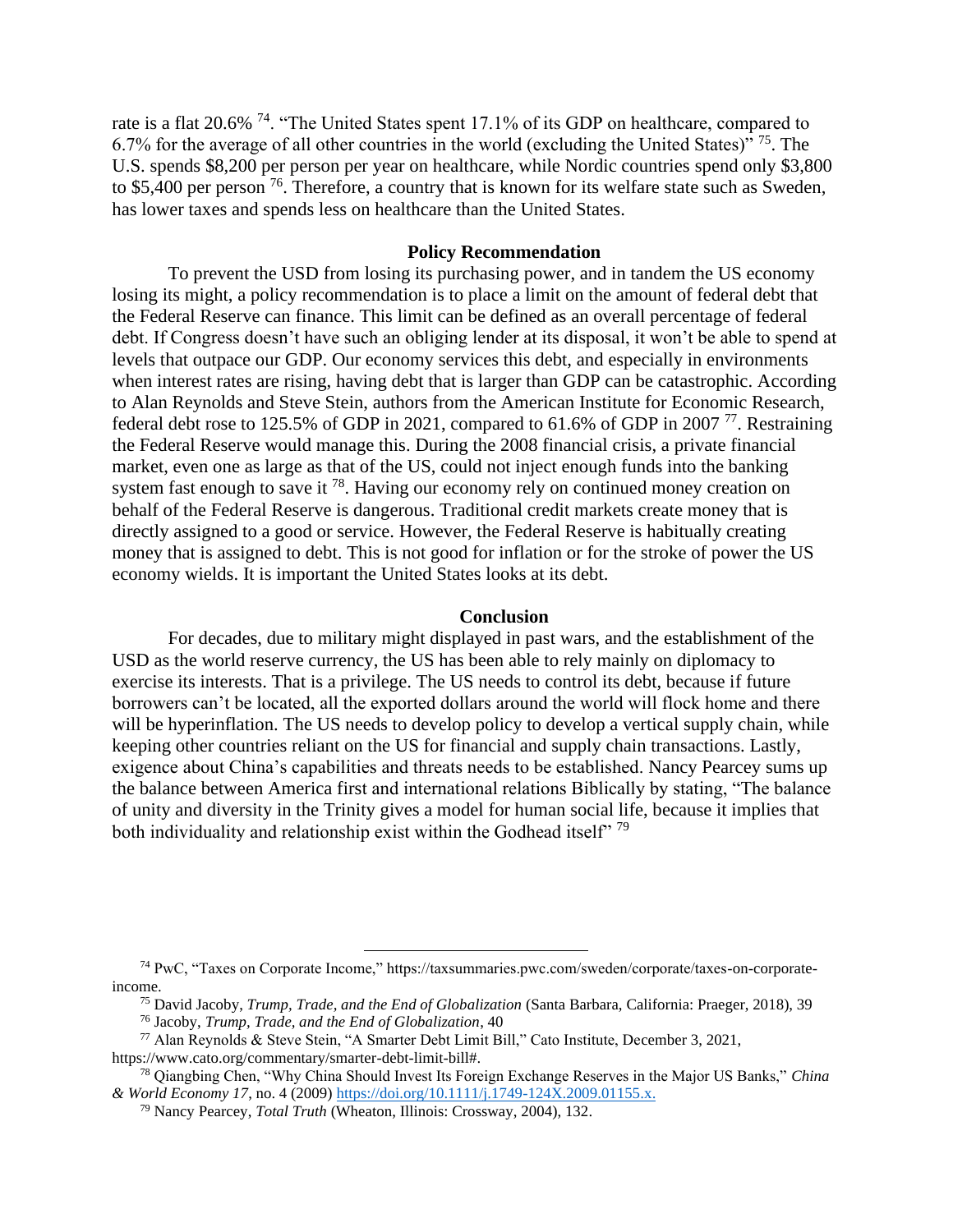# **Bibliography**

- Belke, A., and Danielle Gros. "The slowdown in trade: End of the "globalisation hype" and a return to normal?" *Journal of Economics and Finance* 45, no. 2 (2021): 225-239.
- Mike Bird, "How China Pressured MSCI to Add Its Market to Major Benchmark," *Wall Street Journal*, February 3, 2019. [https://www.wsj.com/articles/how-china-pressured-msci-to](https://www.wsj.com/articles/how-china-pressured-msci-to-add-its-market-to-major-benchmark-11549195201?mod=article_inline)[add-its-market-to-major-benchmark-11549195201?mod=article\\_inline.](https://www.wsj.com/articles/how-china-pressured-msci-to-add-its-market-to-major-benchmark-11549195201?mod=article_inline)
- Burns, W. J. *The Back Channel: A Memoir of American diplomacy and the case for its renewal*. New York: Penguin Random House LLC, 2019.
- CIA, "World Factbook," https://www.cia.gov/the-world-factbook/countries/china/#economy.
- Richard N. Cooper, "Economic Aspects of the Cold War, 1962-1975," Harvard Library, February 2008, https://dash.harvard.edu/bitstream/handle/1/3677060/Cooper\_EconomicAspects.pdf.
- Ming-Jer Chen et al., "The Smithfield Acquisition: Shuanghui Buys the Whole Hog," UVA Darden, August 13, 2019, https://ideas.darden.virginia.edu/the-smithfield-acquisition.
- Chen, Qiangbing, "Why China Should Invest Its Foreign Exchange Reserves in the Major US Banks," *China & World Economy 17*, no. 4 (2009) [https://doi.org/10.1111/j.1749-](https://doi.org/10.1111/j.1749-124X.2009.01155.x) [124X.2009.01155.x](https://doi.org/10.1111/j.1749-124X.2009.01155.x)
- Jacoby, D, *Trump, Trade, and the End of Globalization*. Santa Barbara, California: Praeger, 2018
- Carafano, D. J. (2022, January). *Protecting the Homeland: U.S. National Defense in a New Age with Dr. James Carafono*. Lynchburg; Liberty University.
- Carafano, D. J. "Protecting the Homeland: U.S. National Defense in a New Age with Dr. James Carafono." lecture at Liberty University, Lynchburg, VA, January 25, 2022
- Gulley, A. L., Nassar, N. T., & Xun, S. "China, the United States, and Competition for Resources that Enable Emerging Technologies." *Proceedings of the National Academy of Sciences – PNAS 115*, no. 16 (2018): 4111-4115. [https://doi.org/10.1073/pnas.1717152115.](https://doi.org/10.1073/pnas.1717152115)
- Horst, M. "Changes in Farmland Ownership in Oregon, USA." *Land 8*, no. 3 (2019) [http://dx.doi.org/10.3390/land8030039.](http://dx.doi.org/10.3390/land8030039)
- Huang, Y. "U.S. Dependence on Pharmaceutical Products From China," Council on Foreign Relations, August 14, 2019, https://www.cfr.org/blog/us-dependence-pharmaceuticalproducts-china.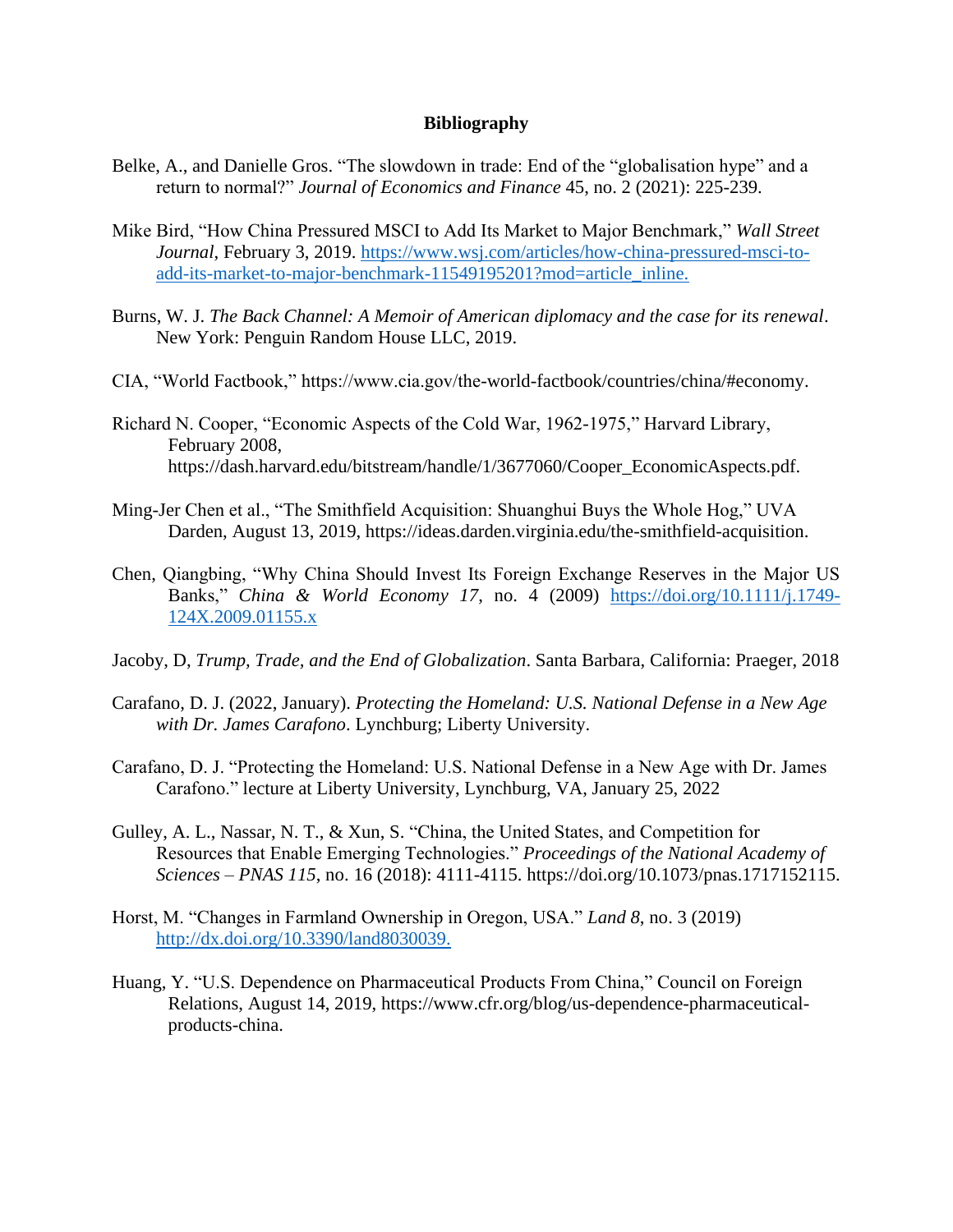- Kantchev, G. "Russia's Attempts to Sanction-Proof Its Economy Have Exposed a Weak Spot" *Wall Street Journal*, January 26, 2022. [https://www.wsj.com/articles/russias-attempts-to](https://www.wsj.com/articles/russias-attempts-to-sanction-proof-its-economy-have-exposed-a-weak-spot-11643193911?mod=Searchresults_pos4&page=1)[sanction-proof-its-economy-have-exposed-a-weak-spot-](https://www.wsj.com/articles/russias-attempts-to-sanction-proof-its-economy-have-exposed-a-weak-spot-11643193911?mod=Searchresults_pos4&page=1)[11643193911?mod=Searchresults\\_pos4&page=1.](https://www.wsj.com/articles/russias-attempts-to-sanction-proof-its-economy-have-exposed-a-weak-spot-11643193911?mod=Searchresults_pos4&page=1)
- Karnfelt, Maximilian. "The digital Yuan will only lend a minor boost to internationalization of the currency," Mercator Institute for China Studies, November 16, 2020, https://merics.org/en/short-analysis/digital-yuan-will-only-lend-minor-boostinternationalization-currency.
- Pompeo, M, "Freedom Uncensored" (lecture at Liberty University, Lynchburg, VA, November 12, 2021).
- Ratcliffe, J. "China is National Security Threat No. 1," *Wall Street Journal*, December 3, 2020, [https://www.wsj.com/articles/china-is-national-security-threat-no-1-11607019599.](https://www.wsj.com/articles/china-is-national-security-threat-no-1-11607019599)
- Reynolds, A., & Stein, S. "A Smarter Debt Limit Bill," Cato Institute, December 3, 2021, https://www.cato.org/commentary/smarter-debt-limit-bill#.
- Liss, J. "Globalization as ideology: China's effects on organizational advocacy and relations among US trade policy stakeholder groups." *Review of International Political Economy : RIPE, 28*, no. 4 (2021): 1055-1082.<https://doi.org/10.1080/09692290.2020.1755716>
- Mattioli, D., Cimilluca, D., & Kesmodel, D., "China Makes Biggest U.S. Play," *Wall Street Journal*, May 30, 2013, https://www.wsj.com/articles/SB10001424127887324412604578512722044165756
- Meyerriecks , D., interview by Intelligence Matters podcast, January 26, 2022
- McCrimmon, R, "China is buying up American farms. Washington wants to crack down," Politico, July 19, 2021, https://www.politico.com/news/2021/07/19/china-buying-us-farmsforeign-purchase-499893.
- Securities and Exchange Commission, "10-K," November 3, 2021, [https://www.sec.gov/cgi](https://www.sec.gov/cgi-bin/viewer?action=view&cik=804328&accession_number=0001728949-21-000076&xbrl_type=v)[bin/viewer?action=view&cik=804328&accession\\_number=0001728949-21-](https://www.sec.gov/cgi-bin/viewer?action=view&cik=804328&accession_number=0001728949-21-000076&xbrl_type=v) [000076&xbrl\\_type=v.](https://www.sec.gov/cgi-bin/viewer?action=view&cik=804328&accession_number=0001728949-21-000076&xbrl_type=v)
- Talley, I. & Forrest, B. "Biden's Sanctions Plan Targets Russian Banks, Companies and Imports if Ukraine Is Attacked" *Wall Street Journal*, January 28, 2022. [https://www.wsj.com/articles/biden-sanctions-plan-targets-russian-banks-companies-and](https://www.wsj.com/articles/biden-sanctions-plan-targets-russian-banks-companies-and-imports-if-ukraine-is-attacked-11643387219?mod=Searchresults_pos1&page=1)[imports-if-ukraine-is-attacked-11643387219?mod=Searchresults\\_pos1&page=1](https://www.wsj.com/articles/biden-sanctions-plan-targets-russian-banks-companies-and-imports-if-ukraine-is-attacked-11643387219?mod=Searchresults_pos1&page=1)

Pearcey, Nancy, *Total Truth*. Wheaton, Illinois: Crossway, 2004.

"Protectionism," Dictionary.com, n.d., https://www.dictionary.com/browse/protectionism